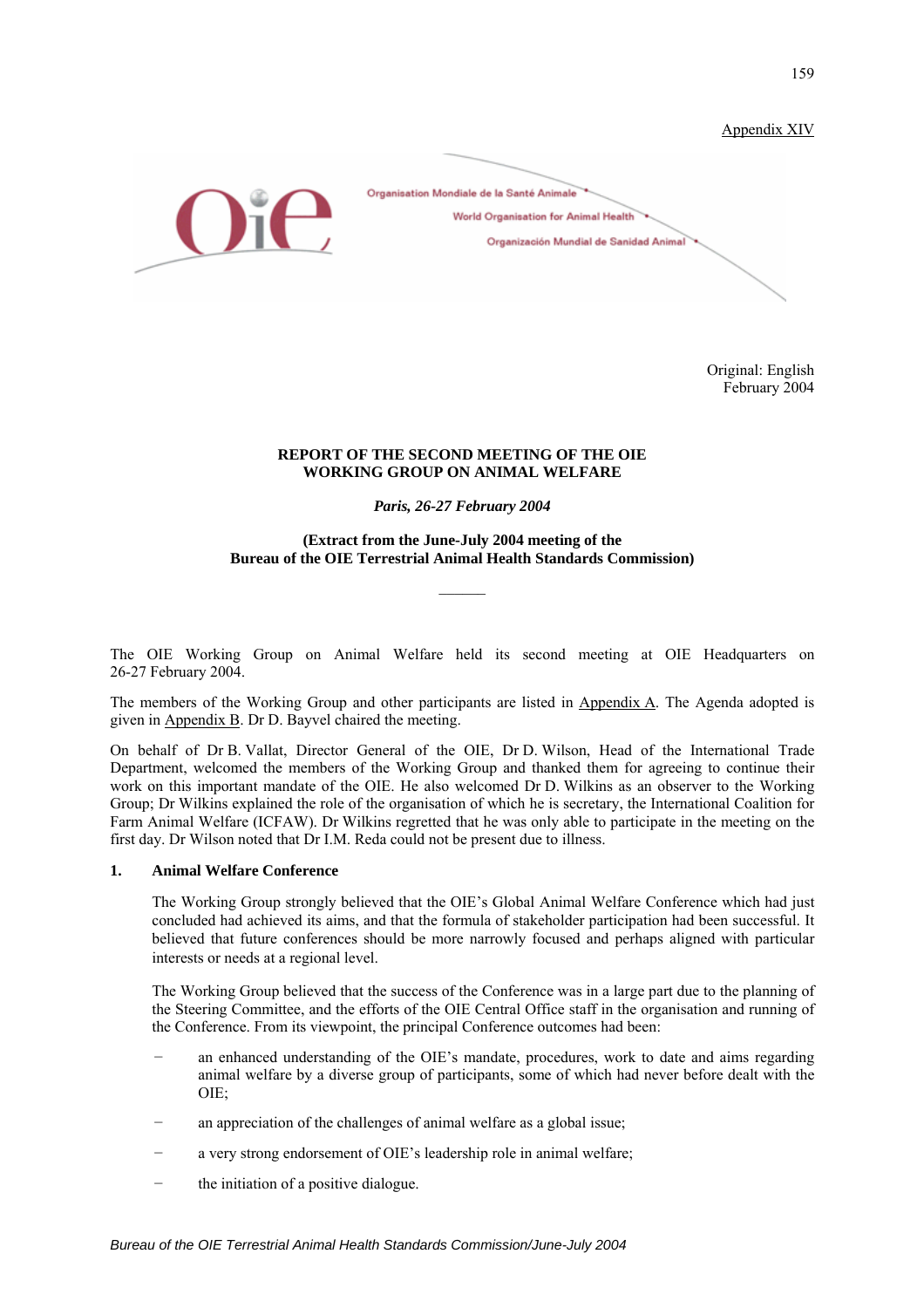The Working Group emphasised the need for the OIE to enhance the understanding of Delegates during the General Session of the OIE's animal welfare work. A process has been established and the first steps towards animal welfare guidelines taken, on a continuous improvement basis.

The Working Group made the following comments on the outcomes of syndicate group discussions not involving an existing ad hoc Group:

- a) Animal welfare in the veterinary curriculum
	- The Working Group recommended that under-graduate veterinary curricula and continuing education programmes include animal welfare and ethics.
	- The Working Group recommended that the OIE consult with the World Veterinary Association (WVA) and other international veterinary and scientific associations, to ensure that suitable resource material is made available to Delegates for use in veterinary curricula within Member Countries.
- b) Research
	- − The Working Group encouraged the animal welfare *ad hoc* Groups to identify any research topics needing to be investigated to provide scientific information regarding issues under their consideration.
	- The Working Group recommended that the OIE make available to research providers the above topics to encourage funding organisations to support relevant and appropriate research.
- c) Animal welfare and international trade

The Working Group recommended that the OIE and the World Trade Organization draft a document clarifying the international legal issues and treaty obligations associated with animal welfare and international trade.

- d) Companion animals
	- The Working Group recommended that the OIE examine in due course the applicability to companion animals of the guidelines being developed for animals in agriculture and aquaculture.
	- The Working Group noted that some Conference participants had highlighted the animal / human health and animal welfare importance of effective stray dog control with particular reference to rabies.
- e) Wildlife and animals in research
	- The Working Group recommended that the OIE liaise closely with relevant international organisations when developing animal welfare guidelines dealing with wildlife and animals in research.
	- The Working Group recommended that the OIE Working Group on Wildlife Diseases consider animal welfare aspects as well as diseases of wildlife in its future work.
- f) Communications
	- Noting that the Conference had encouraged greater transparency in the OIE's deliberations, the Working Group believed that the OIE may need to examine its communication and decision-making processes to ensure that consultation on animal welfare issues be as efficient as possible; the Working Group recommended that the OIE make public at an earlier stage reports of Working Group and *ad hoc* Group meetings; the Working Group also noted the importance of the OIE publicising upcoming meetings of *ad hoc* Groups to enhance stakeholder input.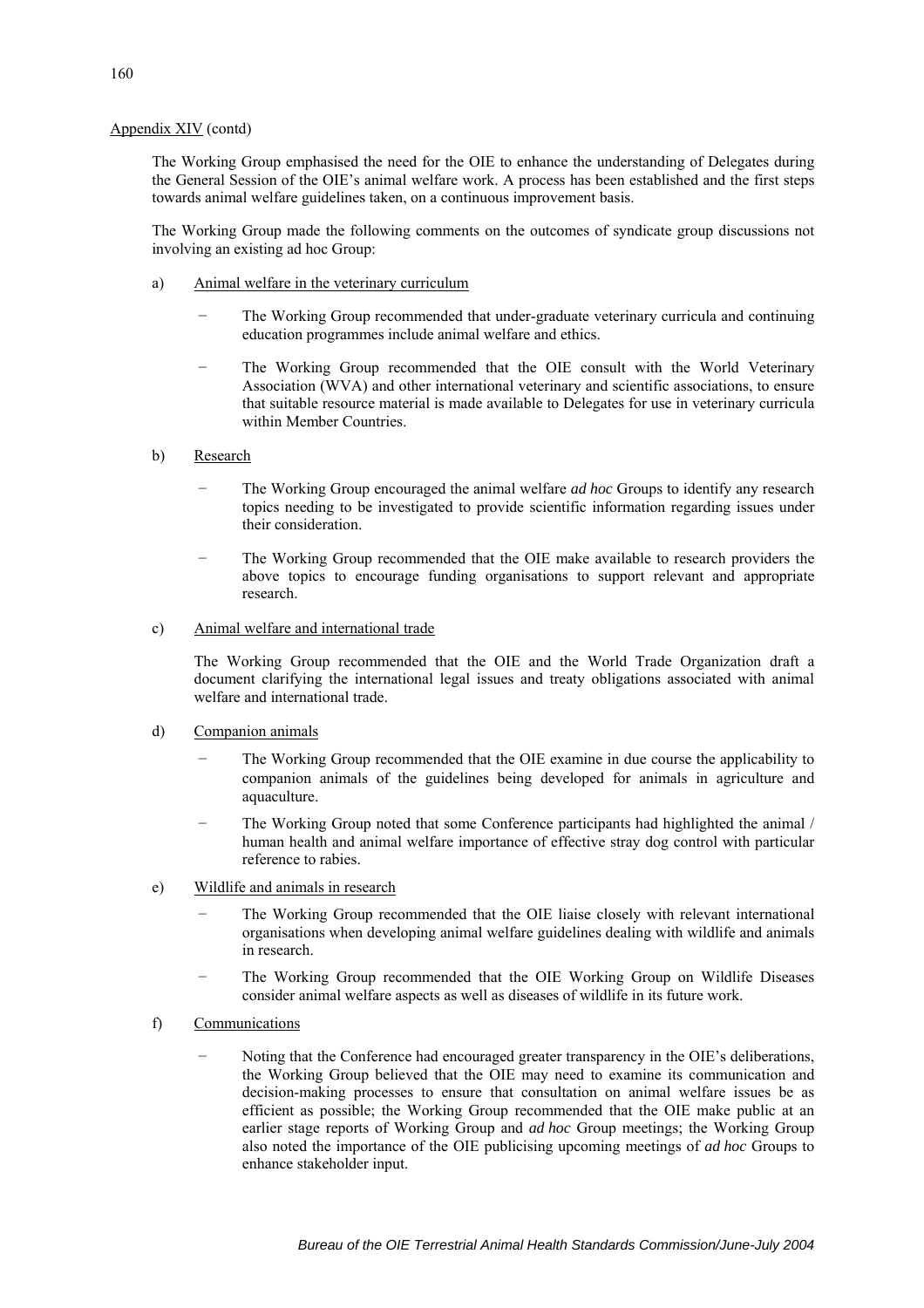- The Working Group recommended that the OIE develop a long-term communication strategy for animal welfare.
- The Working Group recommended that the OIE communicate its long-term animal welfare strategy to enhance stakeholder understanding and participation.
- The Working Group recommended that the OIE develop and advise a single contact point for its animal welfare programme.
- The Working Group recommended that Delegates communicate within their countries on upcoming OIE animal welfare issues and ensure that relevant stakeholders are included in the preparation of country comments on draft guidelines, etc.
- The Working Group recommended that stakeholders keep their Delegates informed on their activities and that all communications with the OIE should involve the relevant Delegate.
- The Working Group noted the need for improved regional awareness of new OIE standards using dialogue with local stakeholders, specialised conferences and Regional Commissions.
- The Working Group recommended that the OIE forge a strong relationship with key international scientific organisations, e.g. the International Society for Applied Ethology (ISAE), the International Society for Animal Hygiene (ISAH).

### **2. Reports of** *ad hoc* **Group meetings**

The Working Group recalled that the reports of the 2003 meetings of the four animal welfare *ad hoc* Groups had been circulated to Working Group members for comment, prior to being submitted to the Code Commission. The Code Commission had endorsed the reports at its December 2003 meeting and circulated them for the comment of Member Countries. The Working Group commended the four *ad hoc* Groups on their excellent work to date.

The Working Group reiterated the importance of aquatic animal welfare being addressed as a matter of priority, through an *ad hoc* Group being assembled to address rearing, transport and slaughter issues for aquatic animals.

The Working Group then discussed each of the reports in the light of the outcomes of the Conference and made proposals for the *ad hoc* Groups to consider at their next meetings:

- a) General
	- The Working Group noted the need for harmonised definitions and recommended that the chairs of all the *ad hoc* Groups work towards a single list for inclusion in the *Terrestrial Code.*
	- The Working Group strongly supported the principle that animal handlers be competent and that training of such operators was an important factor in animal welfare, and recommended that more specific requirements for competence be written through coordination with AATA/IATA.
	- The Working Group recommended that expertise on specific issues be added to the OIE expertise database for use by *ad* hoc Groups and by Member Countries.
- b) Slaughter for human consumption

The Working Group noted that the *ad hoc* Group had considered the important issue of religious slaughter and that it had recognised that the guiding principles applied equally to religious slaughter; the Working Group encouraged the *ad hoc* Group to continue to develop specific guidelines to address the issue.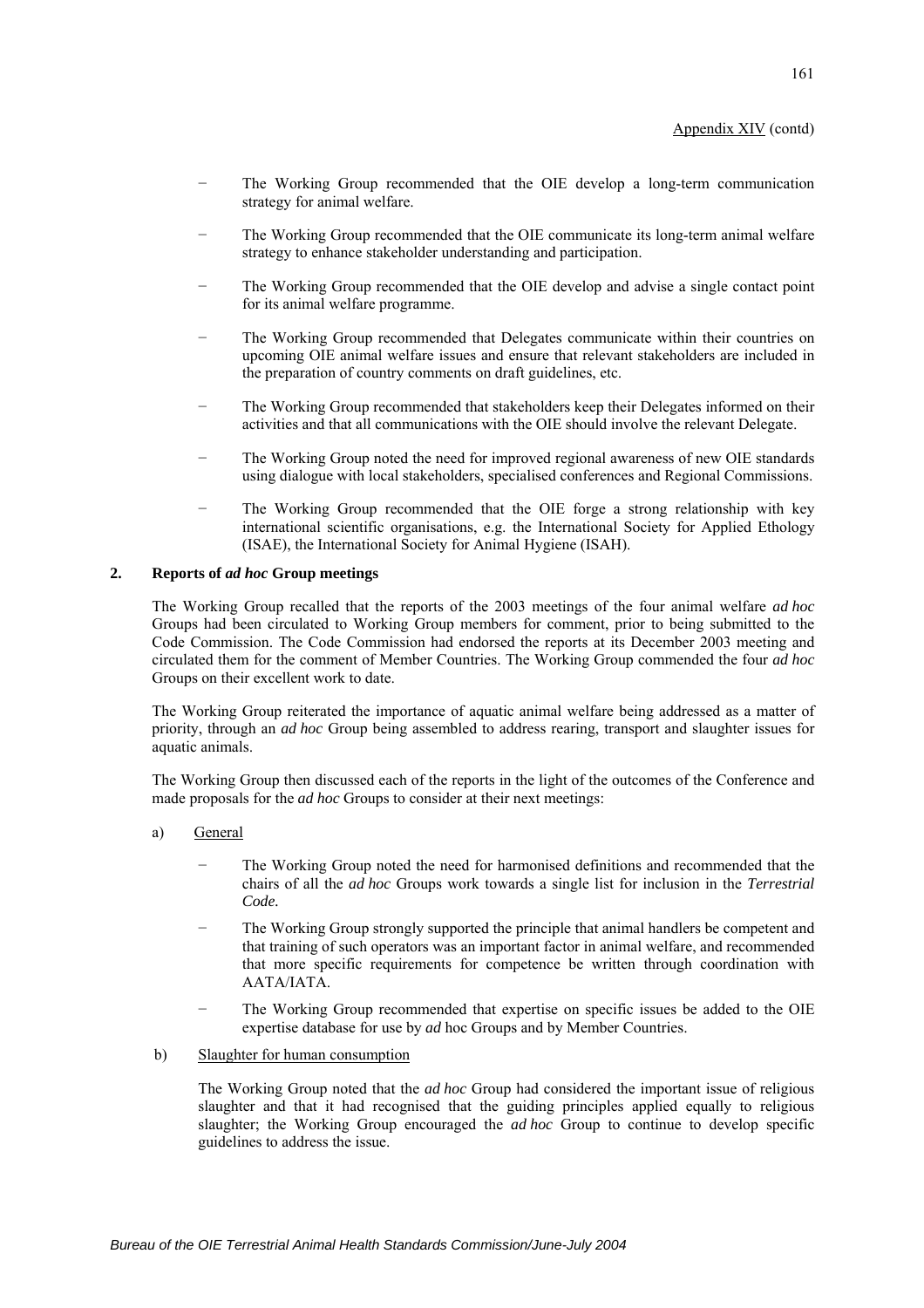#### c) Killing for disease control purposes

- The Working Group supported the decision of the *ad hoc* Group that procedures requiring specific commercial equipment should not be included in OIE guidelines; references to such procedures could be made.
- The Working Group noted the importance of the testing and updating of national contingency plans.

#### d) Land and sea transport

- − The Working Group encouraged the *ad hoc* Groups to more tightly specify fitness to travel issues (including pregnancy considerations).
- The Working Group recommended that the issue of 'roll-on-roll-off' transport be further addressed, especially with regard to the duration of a journey.

### **3. Generic guiding principles on animal welfare**

The Working Group considered again its generic guiding principles proposed for adoption at the General Session, and supported their adoption.

The Working Group considered that the Article on the scientific basis for guidelines contained some inconsistencies and redundancies, and could be strengthened; it agreed a revised text for this article which would be submitted for adoption. The Working Group considered that the ethical basis for guidelines was adequately covered in the *Terrestrial Code* and in the generic guiding principles, and that this specific text could be deleted. The revised text is at Appendix C.

### **4. Aquaculture animal welfare**

The Working Group discussed a work programme for aquaculture animal welfare and how best it could be implemented. It considered that an *ad hoc* Group or Groups should be set up specifically to address aquaculture animal welfare, rather than for aquaculture to be added to the scope of the work of existing *ad hoc* Groups; the Working Group supported this approach.

It was decided that Professor Hastein would propose to the other members terms of reference to cover production, transport and slaughter issues for freshwater, saltwater and ornamental fish, and appropriate membership of the ad hoc Group(s).

### **5. Other business**

The Working Group discussed its future membership needs. It noted positively the establishment of an international coalition of animal welfare organisations, ICFAW. It welcomed the participation of Dr Wilkins as an observer, due to the expertise he brought to its discussions and his demonstrated ability to communicate with a broad range of animal welfare NGOs. It recommended to the Director General that he become a full member of the Working Group.

The Working Group is also seeking direct participation of an expert drawn from animal industries with expertise in animal transport, production and slaughter, and with good communication networks with such industries. The Working Group asked the Director General to write to relevant international organisations, seeking the names of possible experts.

The Working Group asked the Director General to seek a candidate to succeed Dr Reda.

As items of interest, information and general relevance, of the working group briefly discussed the following:

status of proposed UN Declaration on Animal Welfare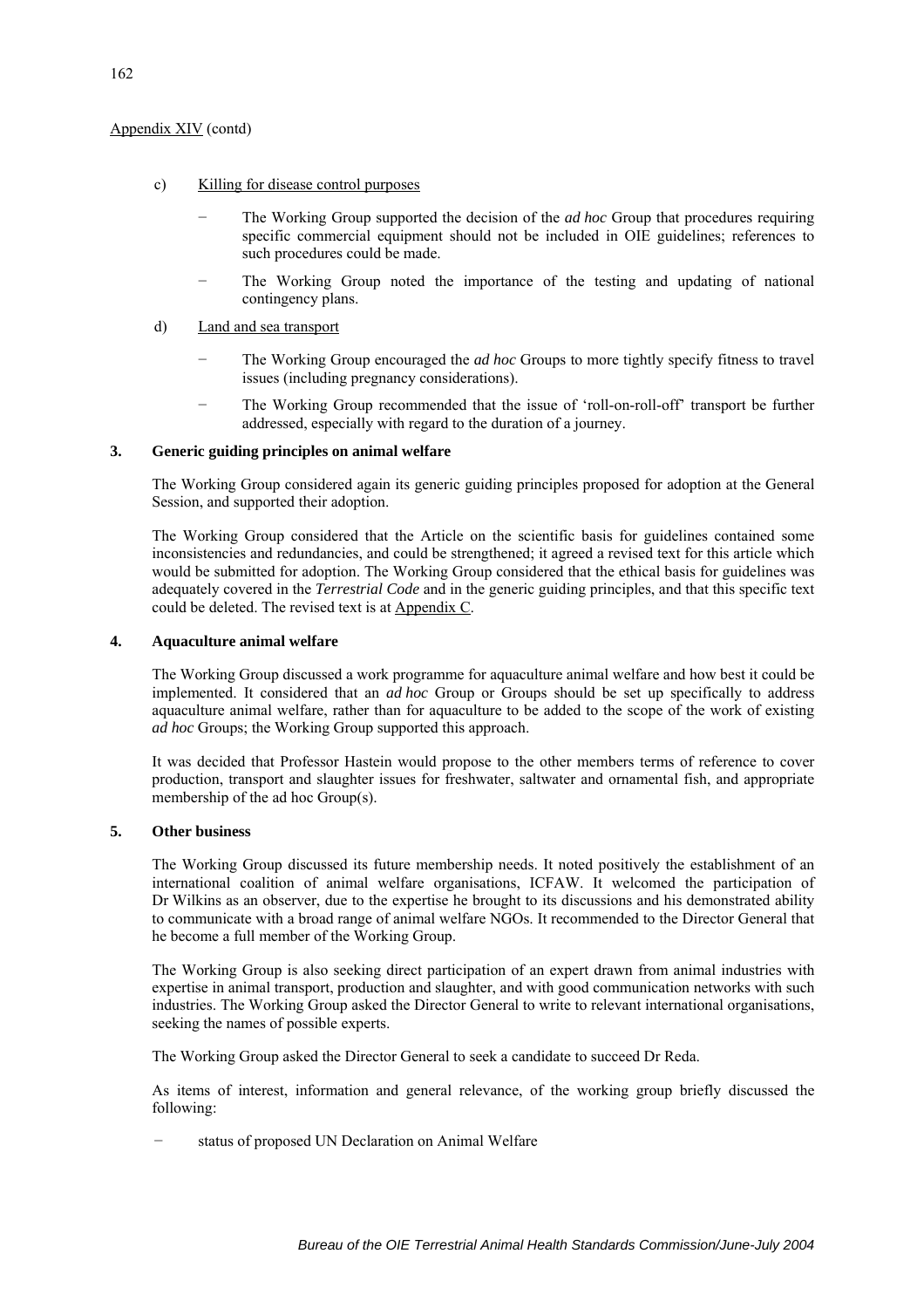163

- interest shown by International Finance Corporation / Word Bank Group in animal welfare guidelines and standards
- upcoming conferences in the Netherlands (2004), UK (CIWF in 2005) and USA (WVA/AVMA in 2005)
- − current scientific interest in acute phase proteins as clinical indicators of animal disease or compromised animal welfare
- FAO interest in animal welfare in relation to Good Agricultural Practice.

The OIE Publications Department confirmed its interest in publishing a review entitled 'Animal Welfare: Global Challenges, Issues and Trends'. A Working Group sub-committee was established to scope and draft a project plan in respect of the OIE's proposal.

The Working Group agreed to ask the OIE to respond formally to Joyce D'Silva, Chief Executive of Compassion in World Farming, referring to the CIWF letter writing campaign supporting the conference and clarifying the issues in respect of the reference to intensive production systems in the OIE review.

#### 6. **Work programme**

On the basis of the above discussion, the Working Group reviewed progress against the current work programme (Appendix D) and agreed a work programme for  $2004/2005$  (Appendix E).

#### **7. Next meeting**

The Working Group agreed to meet again in about 12 months time to review progress, and formulate the 2005/2006 work programme.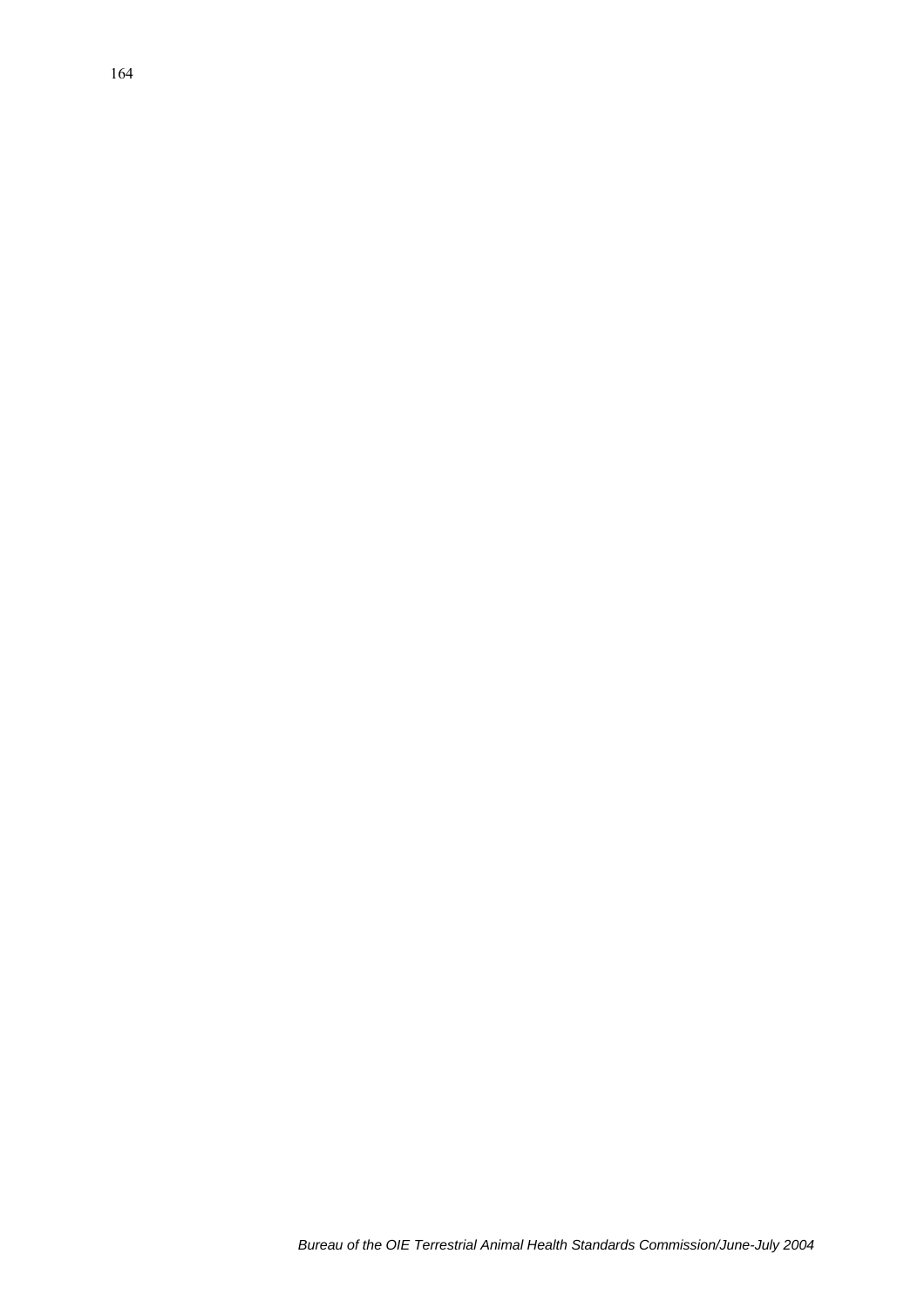Appendix A

## **SECOND MEETING OF THE OIE WORKING GROUP ON ANIMAL WELFARE**

*Paris, 26-27 February 2004*  **\_\_\_\_\_**

### **List of participants**

#### **MEMBERS OF THE OIE WORKING GROUP**

#### **Dr David Bayvel (Chair)**

Director Animal Welfare MAF Biosecurity Authority Box 2526 Wellington NEW ZEALAND Tel.: (64-4) 4744251 Fax: (64-4) 4989888 E-mail: bayveld@maf.govt.nz

## **Prof. Dr Tore Håstein**

*Past-President of the OIE Fish Diseases Commission*  National Veterinary Institute Ullevålsveien 68 P.O. Box 8156 Dep. 0033 Oslo **NORWEY** Tel. : (47-23) 21 61 50 Fax : (47-23) 21 60 01 E-mail : tore.hastein@vetinst.no

#### **Prof Dr I.M. Reda (Absent)**

Faculty of Veterinary Medicine University of Cairo GIZA (12211) Cairo EGYPT Tel.: (20 2) 571 03 09 Fax: (20 2) 572 52 40 E-mail: imreda@yahoo.com

## **OTHER PARTICIPANTS**

#### **Dr Alex Thiermann**

*President of the OIE Terrestrial Animal Health Standards Commission*  US Mission to the Organisation for Economic Co-operation and Development London SE1 7TP 19, rue de Franqueville 75016 Paris FRANCE Tel: 33-(0)1 44 15 18 69 Fax: 33-(0)1 42 67 09 87 E-mail: a.thiermann@oie.int

#### **Dr David Fraser**

Professor and Chair in Animal Welfare Faculty of Agricultural Sciences and Centre for Applied Ethics University of British Columbia 2357 Main Mall-Suite 248 Vancouver V6T 1Z4 CANADA Tel.: (1-604) 822 2040 Fax.: (1-604) 822 4400 E-mail: fraserd@interchg.ubc.ca

#### **Dr Andrea Gavinelli**

Administrator Directorate General Health and Consumer Protection Unit E2 – Animal Health and Welfare, Zootechnics European Commission Rue Froissart 101 – 2/54 1040 Brussels BELGIUM Tel.: (32-2) 2966426 Fax: (32-2) 2953144 E-mail: Andrea.Gavinelli@cec.eu.int

#### **Dr Walter N. Masiga**

Box 47926 Nairobi KENYA E-mail: masiga@iconnect.co.ke

### **Dr Sira Abdul Rahman**

Retd. Dean Bangalore Veterinary College No  $123.7<sup>th</sup>$  B Main Road 4th Block(West) Jayanagar, Bangalore 560 011 INDIA Tel.: (91-80) 26532168 Fax: (91-80) 26635210 E-mail: shireen@blr.vsnl.net.in

## **Dr David Wilkins (Observer)**

**Secretary** ICFAW c/o WSPA, 89, Albert Embankment UK Tel: (44) 1403 241235 Fax: (44) 1403 241235 Email : wilkinsvet@lycos.co.uk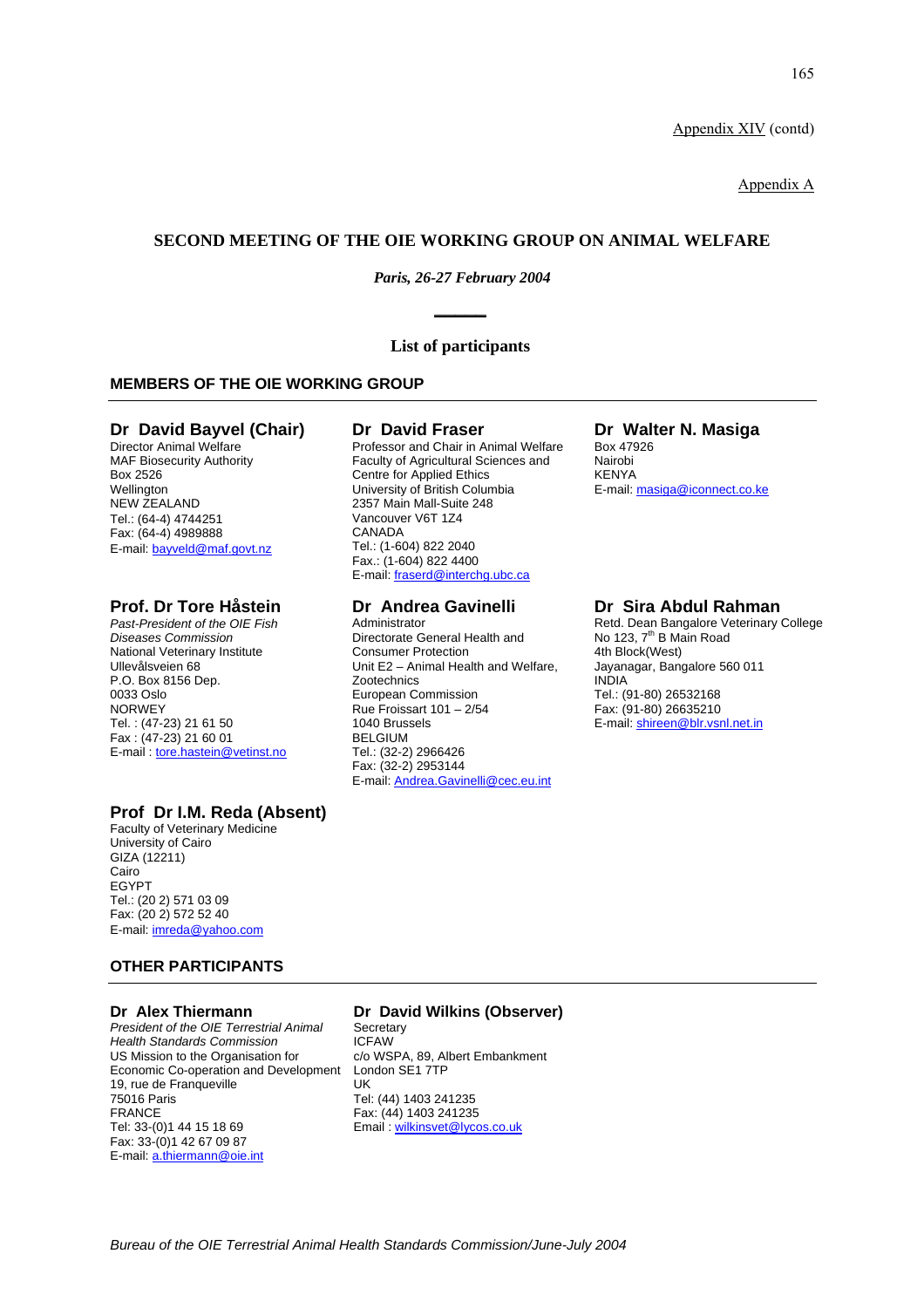Appendix A (contd)

#### **OIE HEADQUARTERS**

## **Dr Bernard Vallat**

Director General 12, rue de Prony 75017 Paris FRANCE Tel: 33 - (0)1 44 15 18 88 Fax: 33 - (0) 1 42 67 09 87 E-mail: *oie@oie.int* 

**Dr D. Wilson**  Head International Trade Department OIE Tel.: 33 (0)1 44.15.18.80 Fax: 33 (0)1 42.67.09.87 E-mail: <u>d.wilson@oie.int</u>

## **Dr Antonio Petrini**

Chargé de mission International Trade Department OIE Tel.: 33 (0)1 44.15.18.89 Fax: 33 (0)1 42.67.09.87 E-mail: a.petrini@oie.int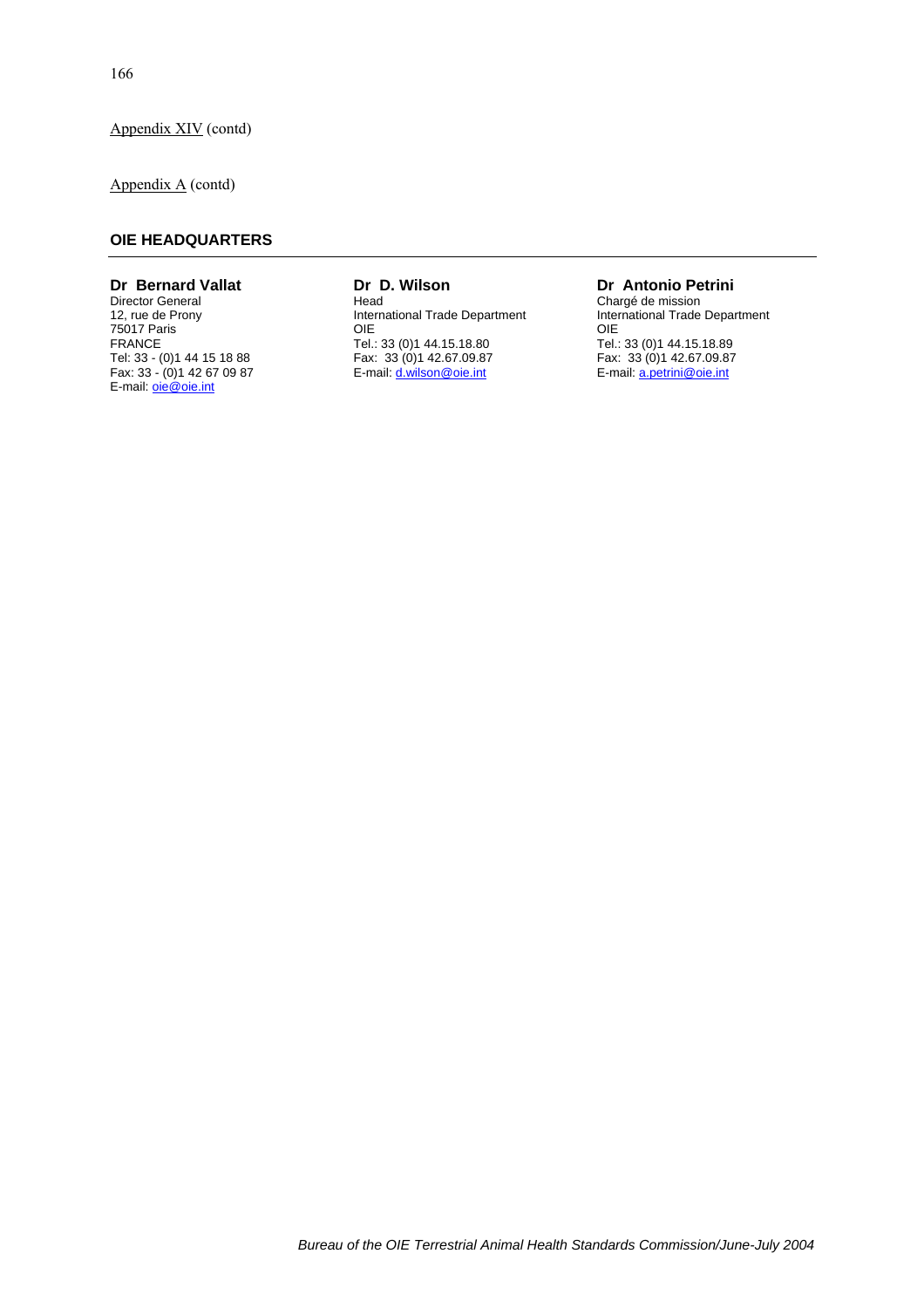Appendix B

# **SECOND MEETING OF THE OIE WORKING GROUP ON ANIMAL WELFARE**

*Paris, 26-27 February 2004*   $\mathcal{L}$ 

## **Agenda**

 $\frac{1}{2}$  ,  $\frac{1}{2}$  ,  $\frac{1}{2}$  ,  $\frac{1}{2}$  ,  $\frac{1}{2}$  ,  $\frac{1}{2}$  ,  $\frac{1}{2}$  ,  $\frac{1}{2}$ 

- 1. Introduction
- 2. Review of 2003 OIE activities on animal welfare
	- − Reports from OIE Ad hoc Group meetings
- 3. Generic guiding principles on Animal Welfare (for adoption)
- 4. Outcomes from the Global OIE Conference on Animal Welfare
- 5. Operational Plan for 2004
	- − Priorities for *ad hoc* Groups
	- − OIE Revue Scientifique et Technique
	- − Consultation issues
- 6. Other Business
	- − WSPA UN declaration
	- − WVA conference planning 2005 USA
	- − WG Membership
- 7. Agreed actions
- 8. Next meeting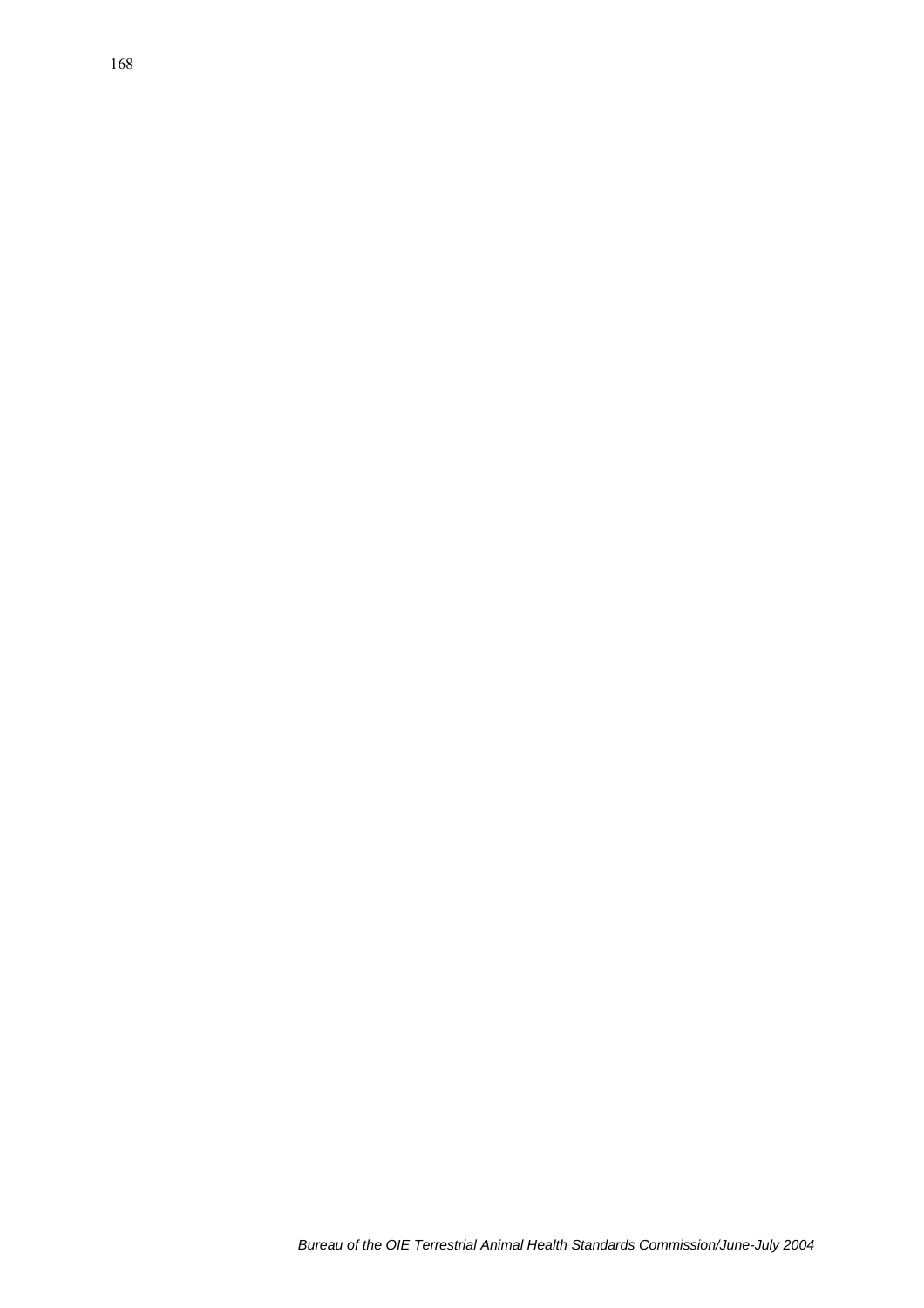## Appendix C

## **SCIENTIFIC BASIS FOR GUIDELINES**

- 1. Welfare is a broad term which includes the many elements that contribute to an animal's quality of life, including those referred to in the 'five freedoms' listed above.
- 2. The scientific assessment of animal welfare has progressed rapidly in recent years and forms the basis of these guidelines.
- 3. Some measures of animal welfare involve assessing the degree of impaired functioning associated with injury, disease, and malnutrition. Other measures provide information on animals' needs and affective states such as hunger, pain and fear, often by measuring the strength of animals' preferences, motivations and aversions. Others assess the physiological, behavioural and immunological changes or effects that animals show in response to various challenges.
- 4. Such measures can lead to criteria and indicators that help to evaluate how different methods of managing animals influence their welfare.

 $\mathcal{L}_\text{max}$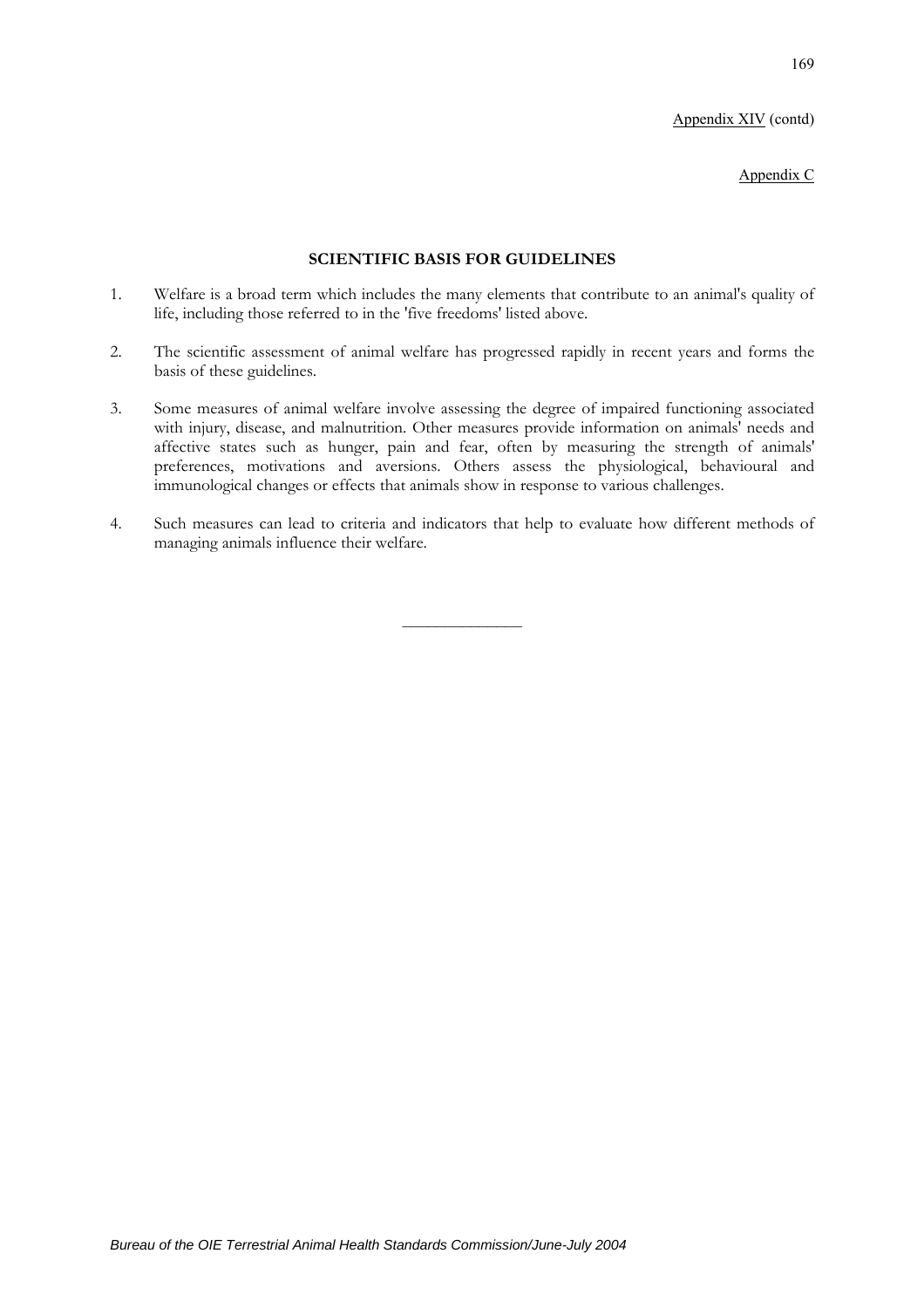170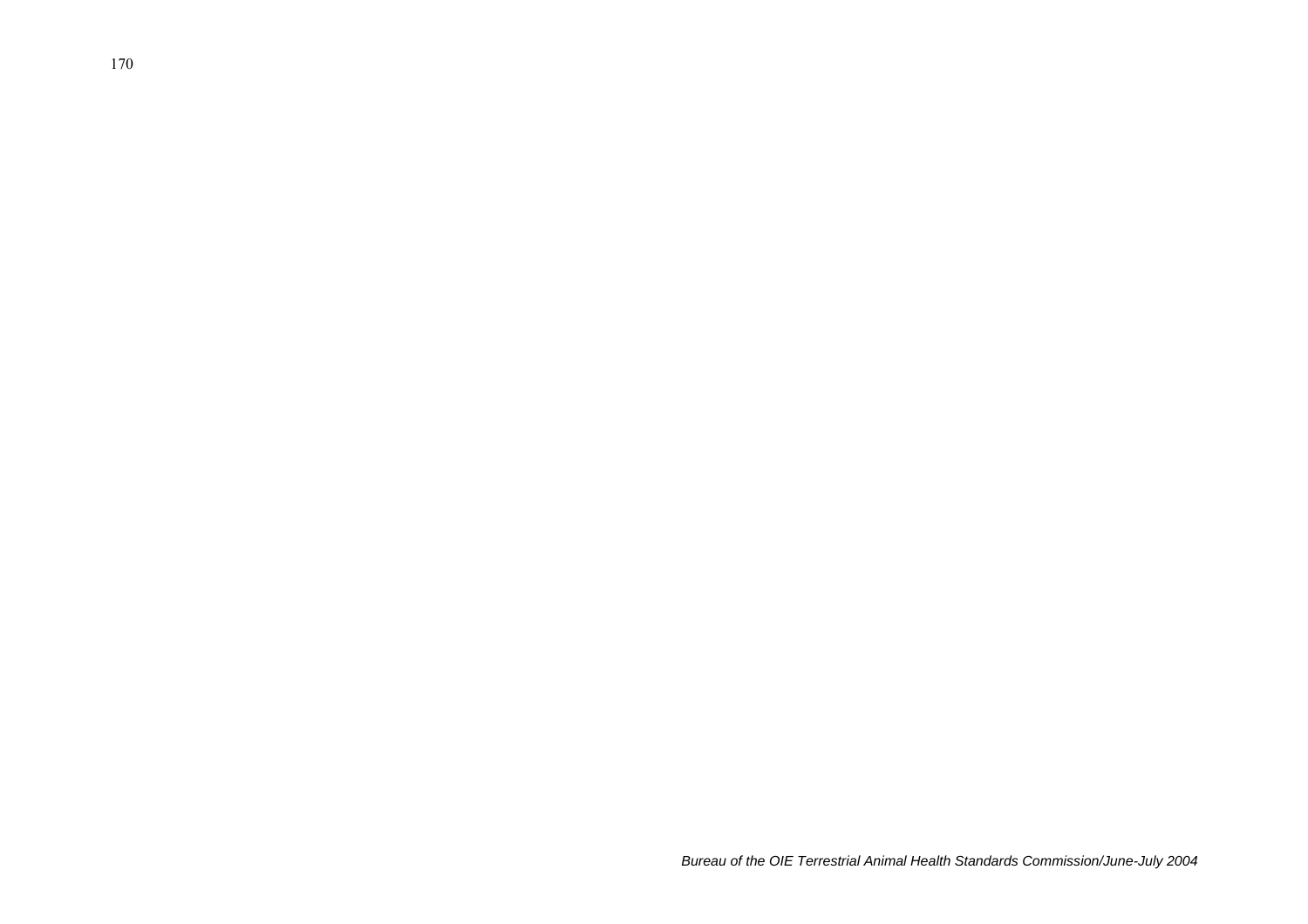## Appendix D

|                                                | <b>Decisions of Working Group</b>                                                                                                                                   | Implementation                                                                                       | <b>Status at February 2004</b>                                                                                                                               |
|------------------------------------------------|---------------------------------------------------------------------------------------------------------------------------------------------------------------------|------------------------------------------------------------------------------------------------------|--------------------------------------------------------------------------------------------------------------------------------------------------------------|
| Mission, guiding<br>principles and<br>policies | OIE process for adoption by International Committee                                                                                                                 | Working Group members to comment<br>within 4 weeks, then OIE to include in<br>Code Commission report | Mission and policies accepted by Member<br>Countries in May 2003; guiding principles for<br>adoption at May 2004 General Session                             |
| Standards and<br>guidelines                    | Proposed order of work<br>1. Transport by land<br>Killing for disease control (as per scope)<br>2.<br>Humane slaughter (as per scope)<br>3.<br>4. Transport by sea. | 2003<br>2003<br>2004<br>2004                                                                         | All four ad hoc Groups met during 2003; meeting<br>reports have been circulated to Member<br>Countries for comment, via Working Group and<br>Code Commission |
| Expertise database                             | Identification of possible expertise (centres of expertise<br>and individual experts)                                                                               | Initial information from Working<br>Group members by mid-November<br>2002                            | Database in existence, but data inadequate to<br>date                                                                                                        |
| Animal welfare<br>conference                   | Initial proposals from Drs Gavinelli, Rahman and Fraser<br>re format, participants, outcomes<br>to include academia, research, funding,<br>collaboration            | Proposals to OIE by mid-December<br>2002<br>Conference planned for second half<br>2003               | OIE Global Animal Welfare Conference<br>23-25 February 2004                                                                                                  |
| Presentation at OIE<br><b>General Session</b>  | Paper by member of Working Group and questions<br>from Member Country delegates                                                                                     | May 2003                                                                                             | Chair of Working Group presented paper on<br>Working Group activities                                                                                        |

# **Animal Welfare Working Group 2003 work programme**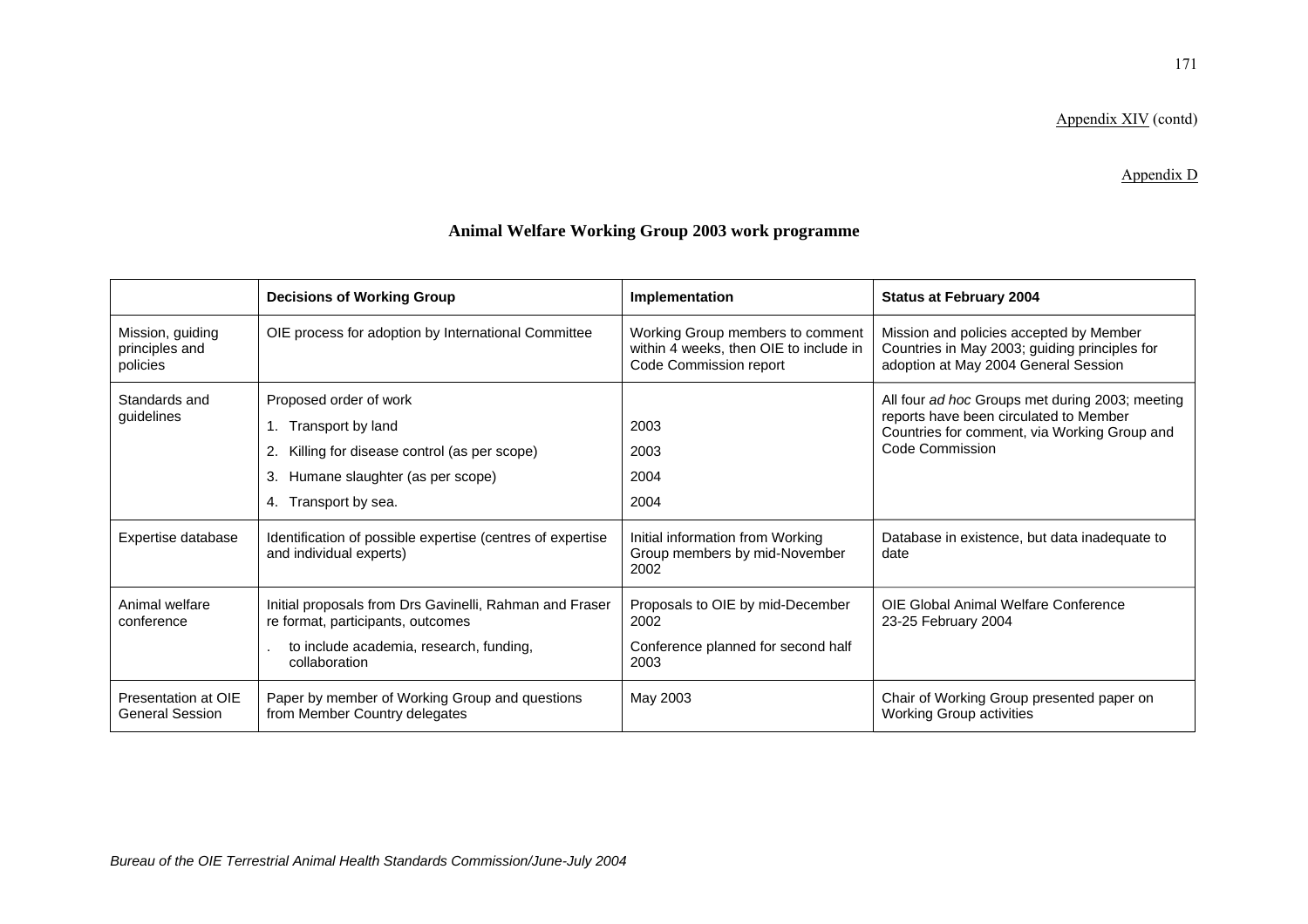Appendix  $D$  (contd)

# **Animal Welfare Working Group 2003 work programme (contd)**

|                                                              | <b>Decisions of Working Group</b>                                                                                                                                                | Implementation                     | <b>Status at February 2004</b>                             |
|--------------------------------------------------------------|----------------------------------------------------------------------------------------------------------------------------------------------------------------------------------|------------------------------------|------------------------------------------------------------|
| Improved animal<br>welfare awareness in<br>teaching          | Drs Bayvel, Masiga and Fraser to draft letter from OIE<br>for veterinary schools; coordinate with WVA activities                                                                 | February 2003                      | Inadequate progress due to lack of resources at<br>the OIE |
| Animal welfare<br>research initiative                        | Drs Bayvel, Masiga and Fraser to provide input into<br>conference programme (Dr Gavinelli) and text for OIE<br>Web site, re research initiatives and associated funding<br>needs | February 2003                      | Inadequate progress due to lack of resources at<br>the OIE |
| Collaboration among<br>academic and<br>research institutions | Dr Fraser to provide input into conference programme<br>(Dr Gavinelli)                                                                                                           | February 2003                      | Completed                                                  |
| Communications<br>plan                                       | Working Group members to take up opportunities for<br>publishing information articles in appropriate journals,<br>Web pages and newsletters;                                     | Continuing                         | Completed                                                  |
|                                                              | Working Group members to utilise OIE Regional<br>conferences, and other relevant conferences;                                                                                    | Continuing                         | Reports on OIE activities presented                        |
|                                                              | OIE to develop slide show for Working Group members<br>and other speaker use;                                                                                                    | mid November 2002                  | Slide show developed, and used by members                  |
|                                                              | Working Group members to provide stakeholder list for<br>circulation of OIE information;                                                                                         | mid December 2002                  | Some progress, further work required                       |
|                                                              | Relationship with other international organisations<br>involved in animal welfare activities to be                                                                               |                                    |                                                            |
|                                                              | communicated by OIE                                                                                                                                                              | mid December 2002                  | Progress during conference; work to continue               |
| Future activities /                                          | Aquaculture animal welfare                                                                                                                                                       | Report from Professor Tore Hastein | Prof Hastein gave presentation at Conference               |
| emerging issues                                              |                                                                                                                                                                                  | for next meeting;                  |                                                            |
|                                                              | Animal biotechnology                                                                                                                                                             | Summary paper and perhaps          |                                                            |
|                                                              |                                                                                                                                                                                  | presentation at 2003 conference    | No progress as low priority                                |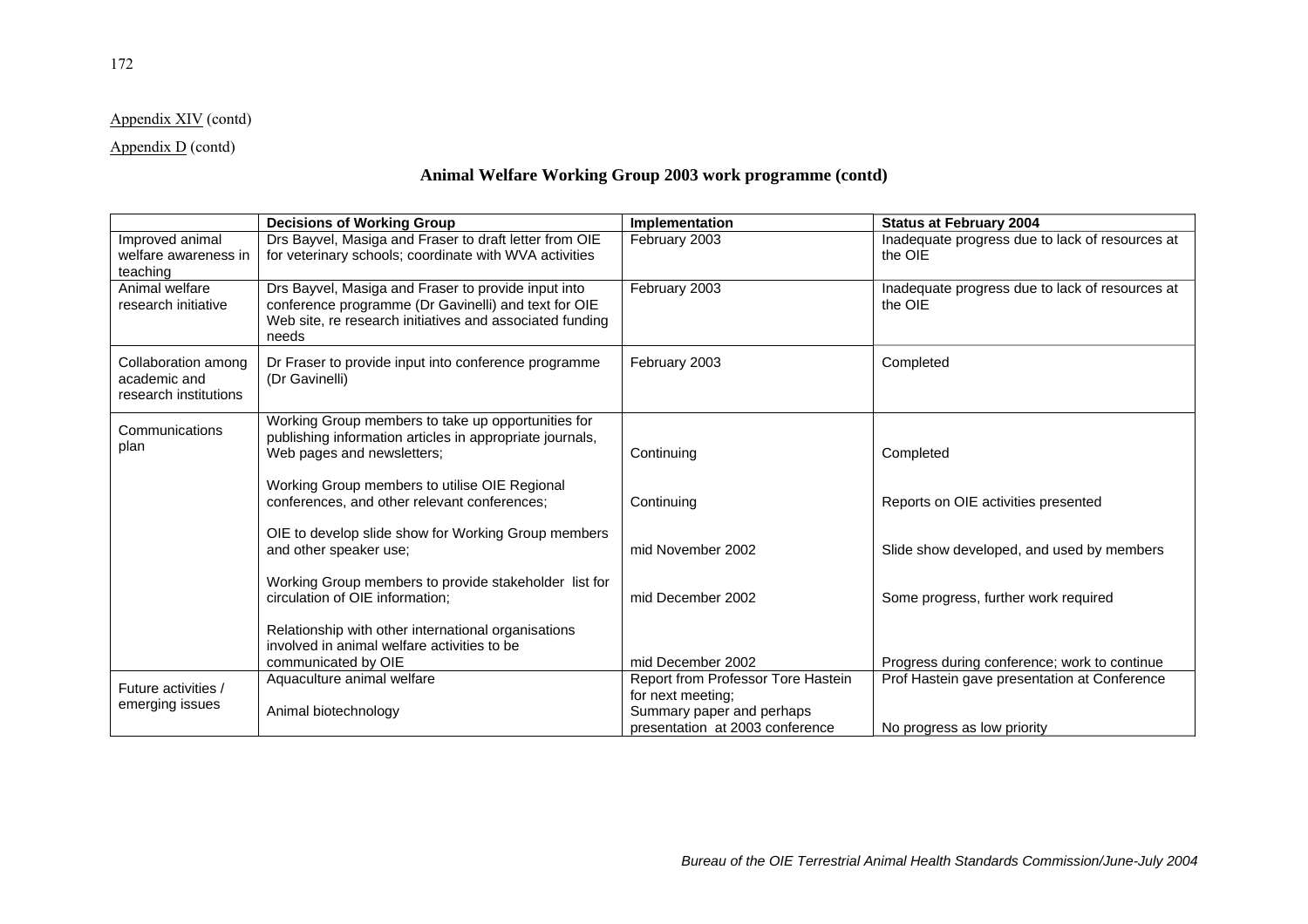# Appendix E

|                                                                          | <b>Decisions of Working Group</b>                                                                                                                                       | Implementation                                                                                                                                                                                                                                                                                 | <b>Status at February 2004</b> |
|--------------------------------------------------------------------------|-------------------------------------------------------------------------------------------------------------------------------------------------------------------------|------------------------------------------------------------------------------------------------------------------------------------------------------------------------------------------------------------------------------------------------------------------------------------------------|--------------------------------|
| Guiding principles                                                       | To be submitted for adoption by International<br>Committee                                                                                                              | To revise text on 'scientific basis for<br>guidelines' by end April (Fraser)                                                                                                                                                                                                                   |                                |
| Development of<br>guidelines                                             | Priorities identified<br>1. Transport by land (including by rail)<br>2. Transport by sea<br>3. Humane slaughter for human consumption<br>4. Killing for disease control | continue, with second meeting during<br>2004<br>continue, with second meeting during<br>2004<br>continue, with second meeting during<br>2004<br>continue, with second meeting during                                                                                                           |                                |
|                                                                          | 5. Aquaculture animal welfare<br>Transport by air<br>6.                                                                                                                 | 2004<br>Terms of reference to cover:<br>production, transport and slaughter<br>freshwater, saltwater and ornamental<br>fish and appropriate membership, by<br>May 2004 (Hastein)<br>Liaison with IATA to continue; OIE to<br>ensure that pre- and post-flight issues are<br>addressed (Fraser) |                                |
| Expertise database                                                       | Identification of possible expertise (centres of expertise<br>and individual experts)                                                                                   | Continuing (all)                                                                                                                                                                                                                                                                               |                                |
| Presentation at OIE<br><b>General Session</b>                            | Chair of Working Group to present paper and respond<br>to questions from Member Country delegates                                                                       | May 2004 (Bayvel)                                                                                                                                                                                                                                                                              |                                |
| Improved animal welfare<br>awareness in veterinary<br>curriculum and CPD | Coordinate with WVA / CVA activities                                                                                                                                    | Continuing (Rahman)                                                                                                                                                                                                                                                                            |                                |

# **Animal Welfare Working Group 2004/2005 work programme**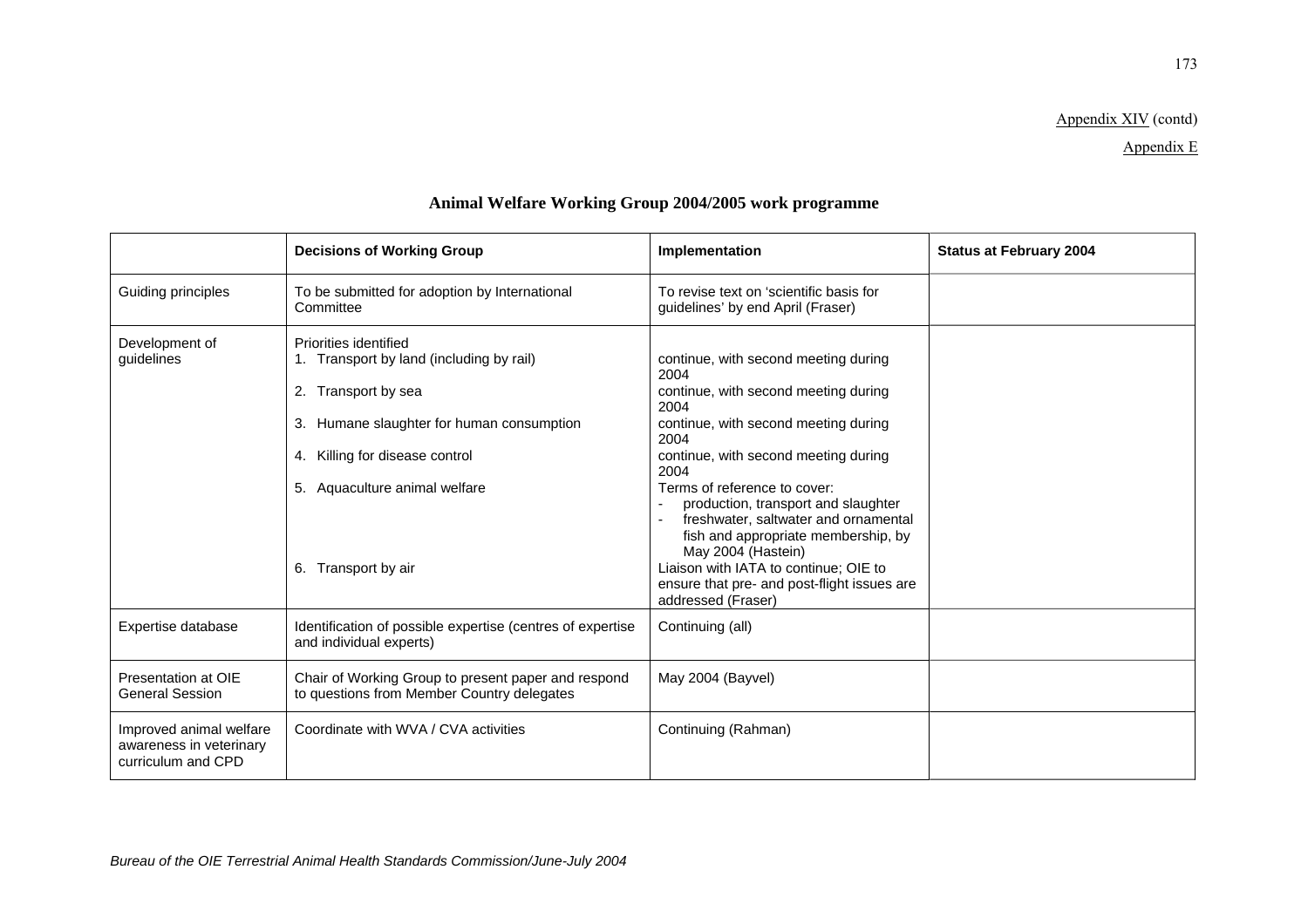# Appendix  $E$  (contd)

# **Animal Welfare Working Group 2004/2005 work programme (contd)**

|                                                                                            | <b>Decisions of Working Group</b>                                                                                                                                                        | Implementation                                                       | <b>Status at February 2004</b>                                                          |
|--------------------------------------------------------------------------------------------|------------------------------------------------------------------------------------------------------------------------------------------------------------------------------------------|----------------------------------------------------------------------|-----------------------------------------------------------------------------------------|
| Collaboration among<br>academic and research<br>institutions re animal<br>welfare research | to contact ISAE and ISAH re collaboration                                                                                                                                                | continuing (Fraser) (Gavinelli)                                      | Collaboration among academic and<br>research institutions re animal welfare<br>research |
| Communications plan                                                                        | Working Group members to take up opportunities for<br>publishing information articles in appropriate journals,<br>Web pages and newsletters                                              | Continuing (All)                                                     |                                                                                         |
|                                                                                            | Working Group members to utilise OIE Regional<br>conferences, and other relevant conferences                                                                                             | Continuing (All)                                                     |                                                                                         |
|                                                                                            | OIE to develop animal welfare CD-ROM for Working<br>Group members and Delegate use                                                                                                       | end 2004 (Maria Zampaglione)                                         |                                                                                         |
|                                                                                            | OIE and the WTO to draft a document clarifying the<br>international legal issues associated with animal welfare<br>and international trade                                               | end April (Thiermann)                                                |                                                                                         |
|                                                                                            | To liaise with CIWF re March 2005 conference re<br>speaker opportunity                                                                                                                   | (Bayvel)                                                             |                                                                                         |
|                                                                                            | To liaise with governments and international<br>organisations re animal welfare topics at upcoming<br>conferences:<br>Netherlands conference, December 2004<br>WVA conference, July 2005 | Continuing (All)<br>(Gavinelli)<br>(Bayvel)                          |                                                                                         |
|                                                                                            | Working Group members to provide stakeholder<br>information for use by OIE                                                                                                               | (A  )                                                                |                                                                                         |
| <b>OIE Revue Scientifique</b><br>et Technique                                              | Request to coordinate mid-2005 edition on animal<br>welfare                                                                                                                              | (Bayvel, Rahman, Gavinelli)                                          |                                                                                         |
| Membership                                                                                 | Member drawn from animal industries with an interest in<br>animal transport, production and slaughter.                                                                                   | Director General to write to relevant<br>international organisations |                                                                                         |